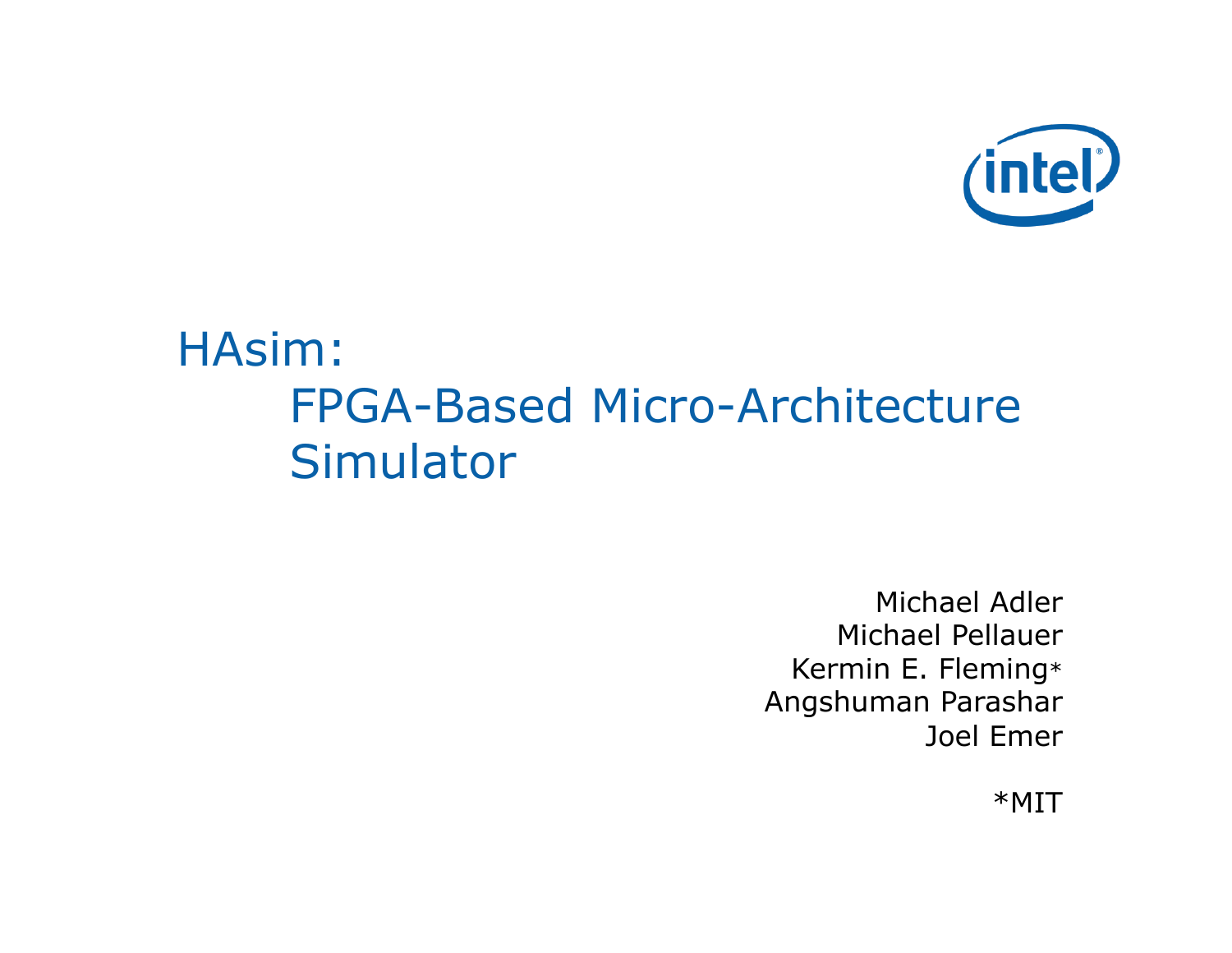# **HAsim Is a Timing Model – Not RTL!**

- Performance models are:
	- Highly parallel, but not easily vectorizable
	- Pipelineable
	- Full of communication channels
- Programmed like a software timing model
- FPGA is just a highly parallel execution engine
- FPGA cycle != Model cycle
- FPGA simulation will be faster than software if:
	- Parallelism can overcome the  $\sim$ 40x clock difference
	- I/O bandwidth is sufficient

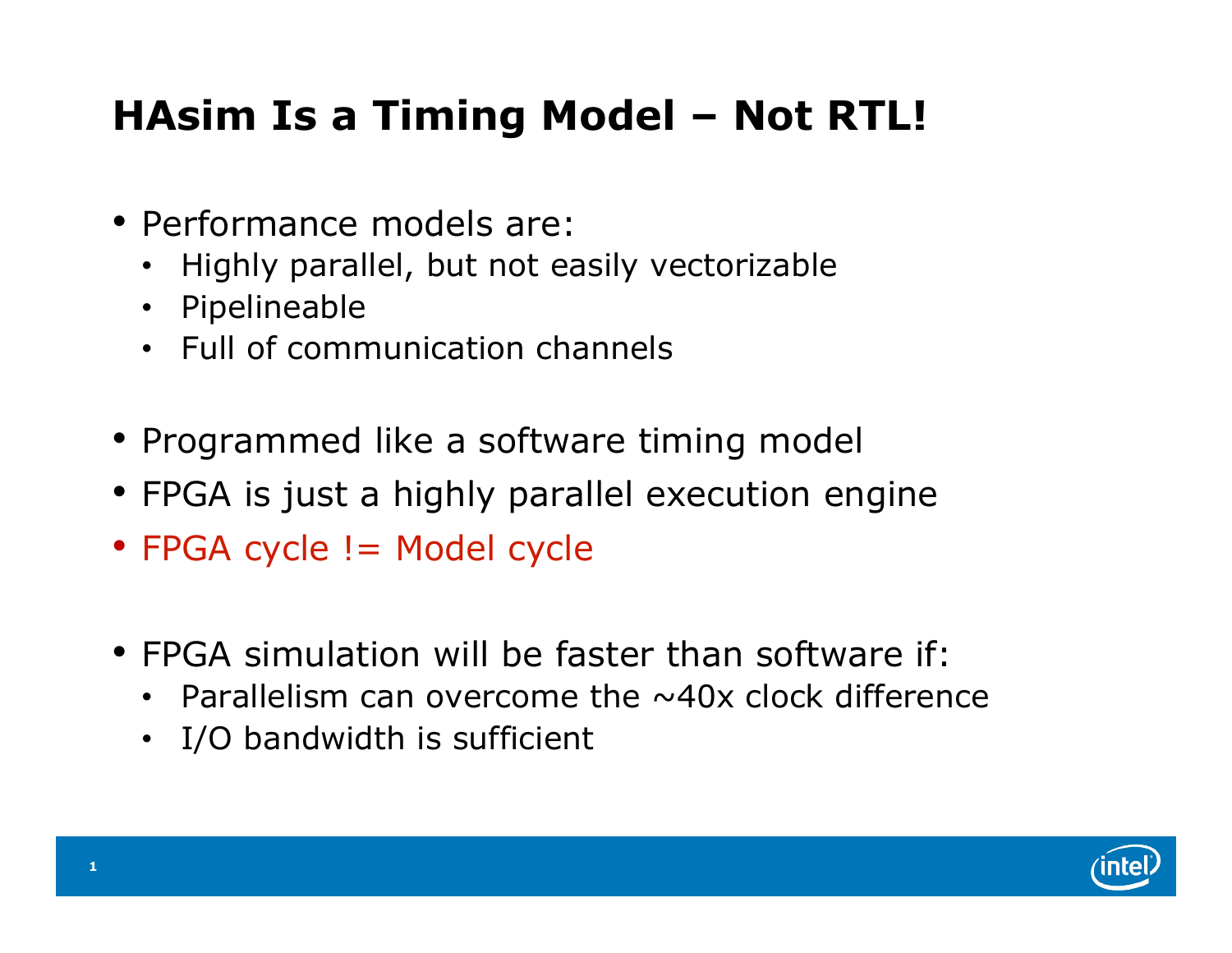#### **Fast, Accurate or Now?**



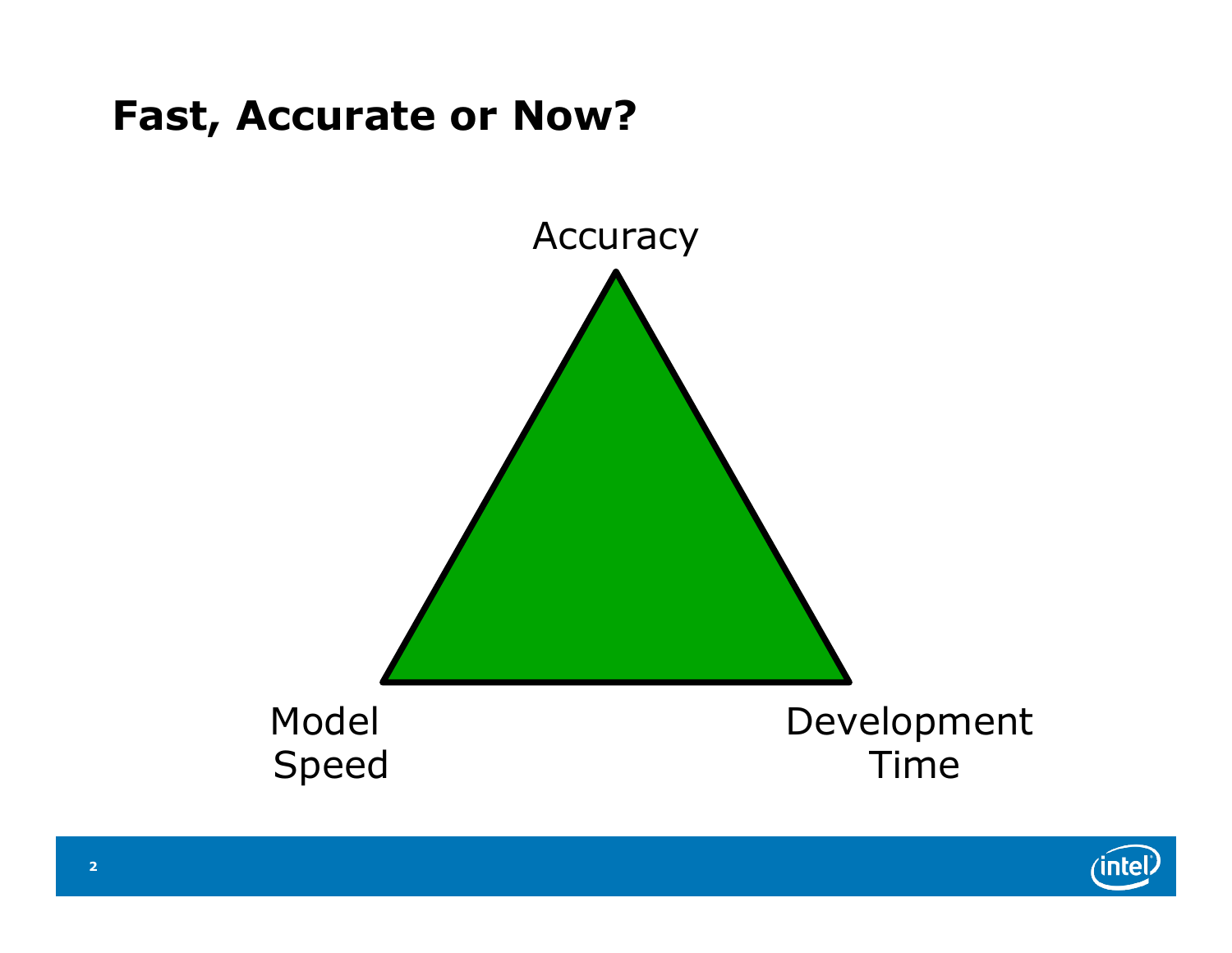#### **FPGA Picture is Different**



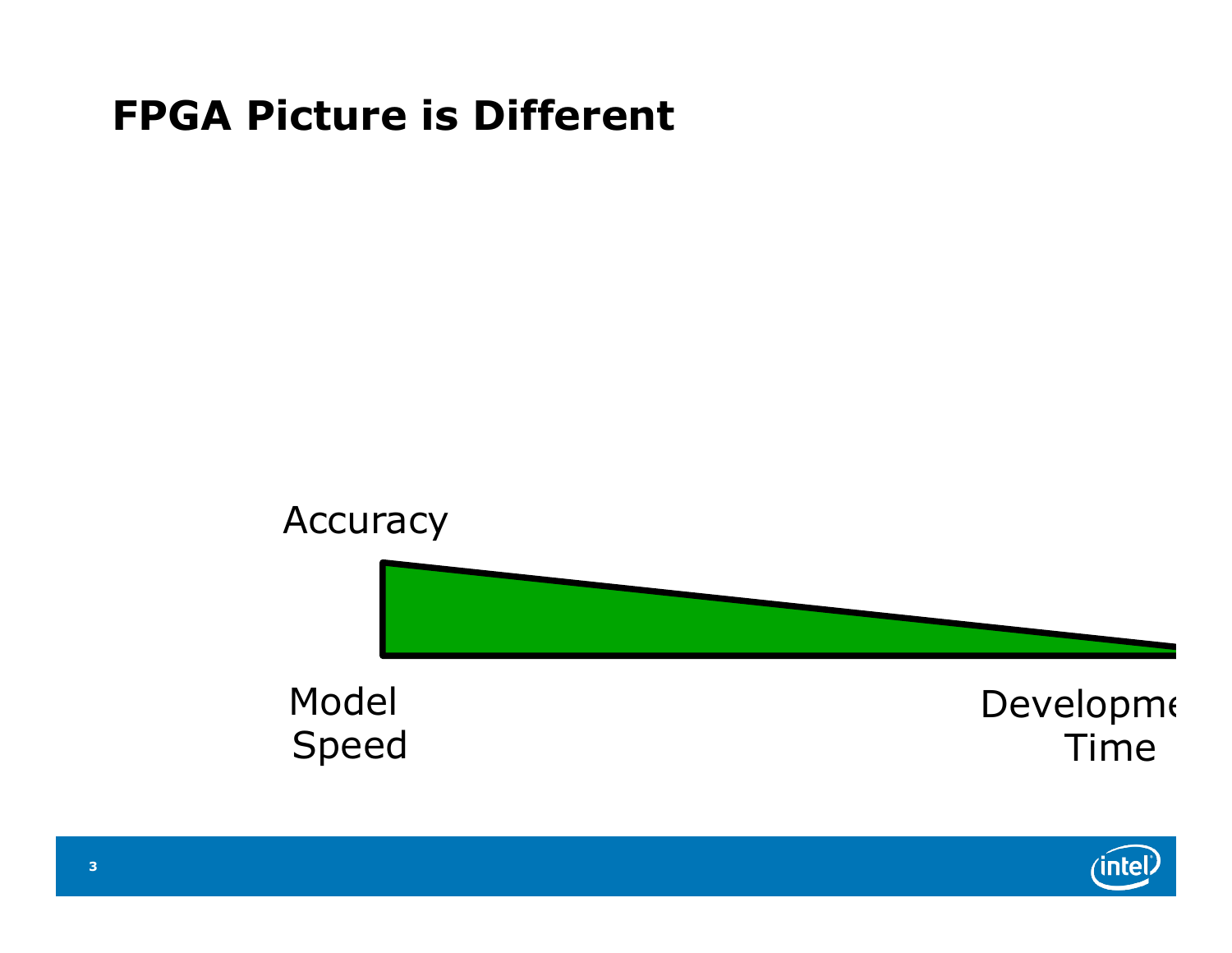### **Reducing Development Time: Managing Complexity**

- Programming Language (Bluespec)
- Timing model infrastructure
	- Reusable functional model
	- Inter-module communication
	- Tracking simulated time
- Hybrid hardware / software models
	- GEM5 for:
		- Checkpoints
		- Loading
- pment ne
- Functional memory management
- Emulating difficult instructions

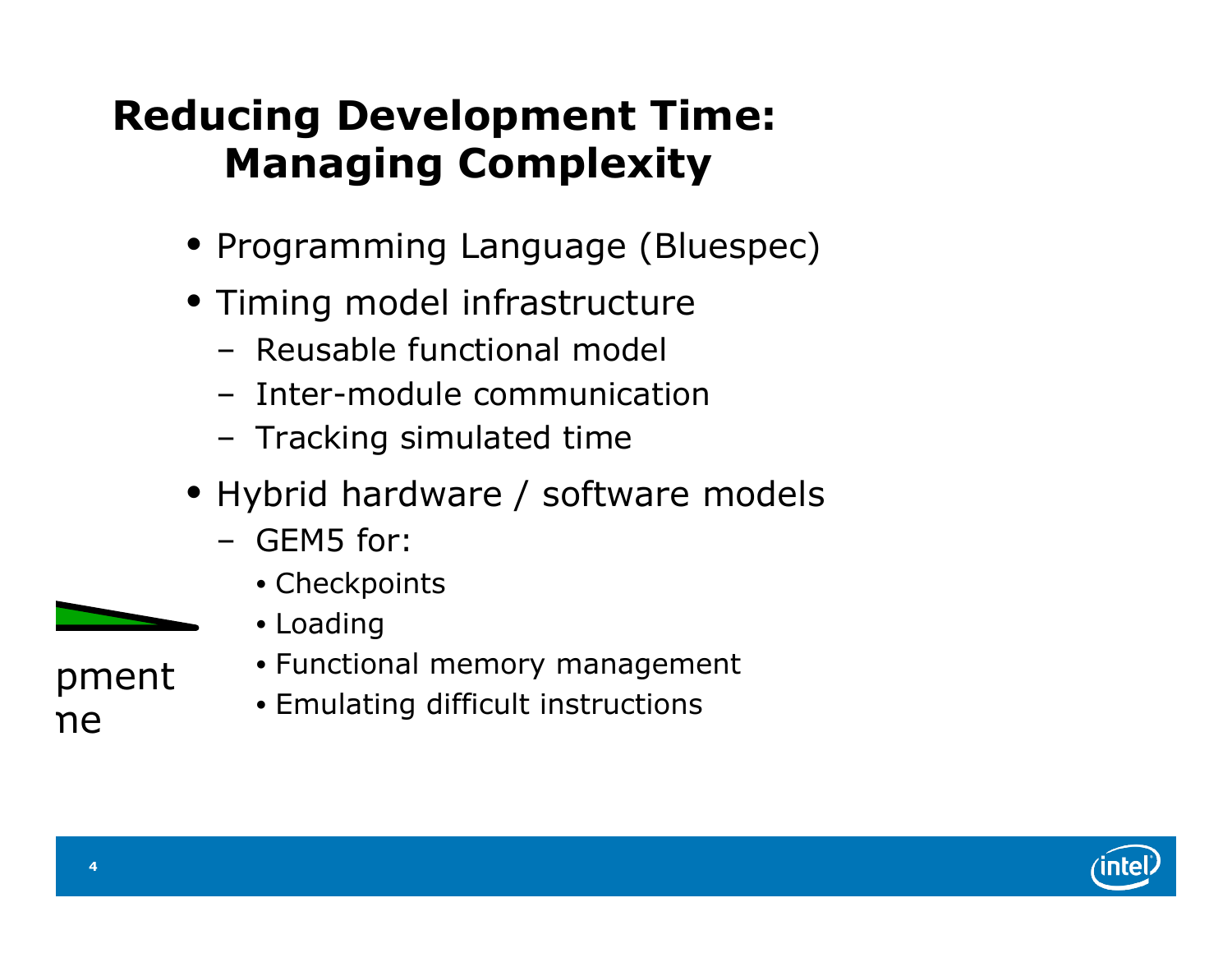#### **STDIO on General Purpose Machines**

FILE  $*f = fopen(path, 'w")$ ; const char  $*$ name = "Kenneth"; fprintf(f, "%s, what is the frequency?\n", name);

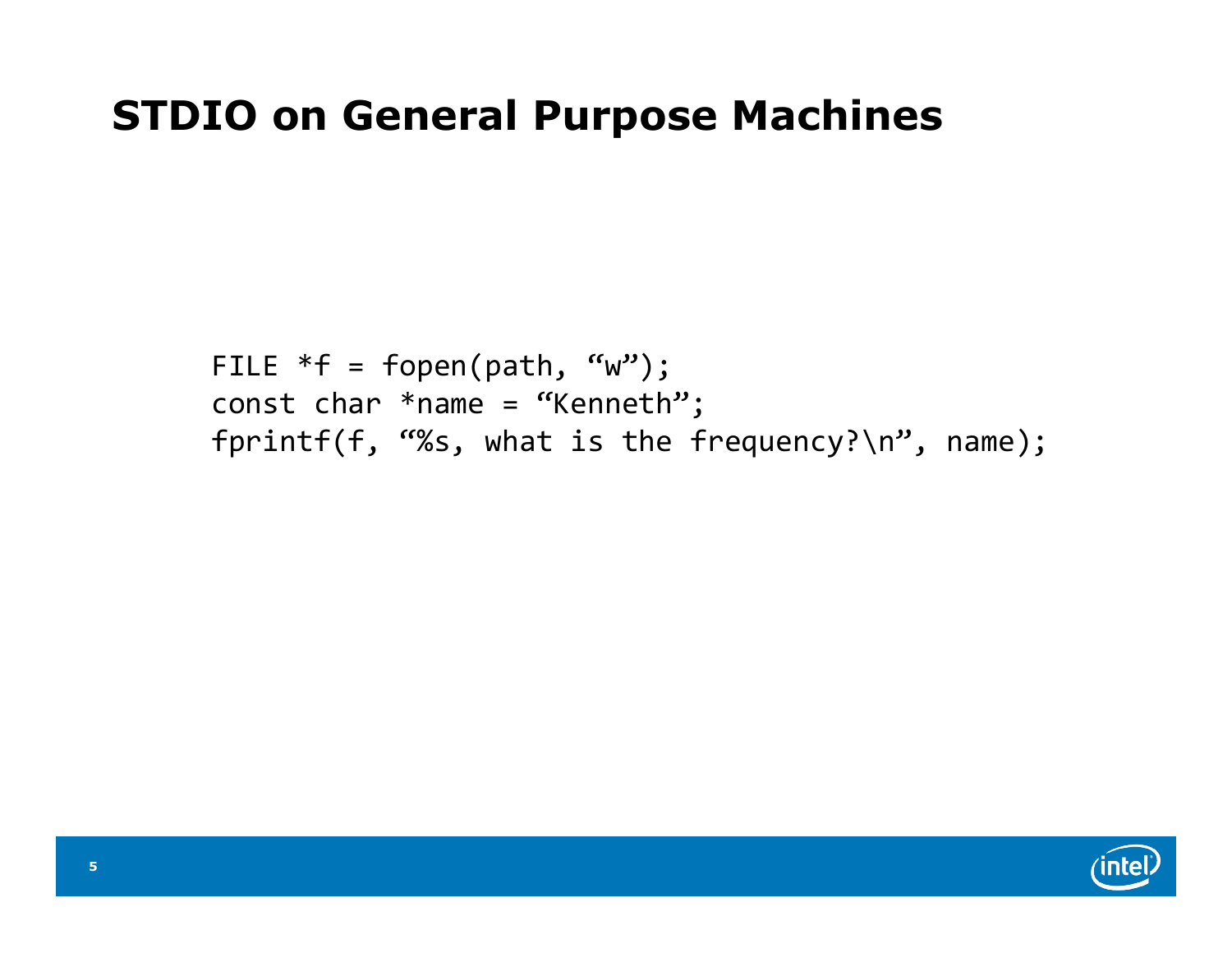# **I/O In Hardware Description Languages (System Verilog)**

Integer  $f = fopen(path, "w")$ ; string name = "Kenneth"; fwrite(f, "%s, what is the frequency?\n", name);

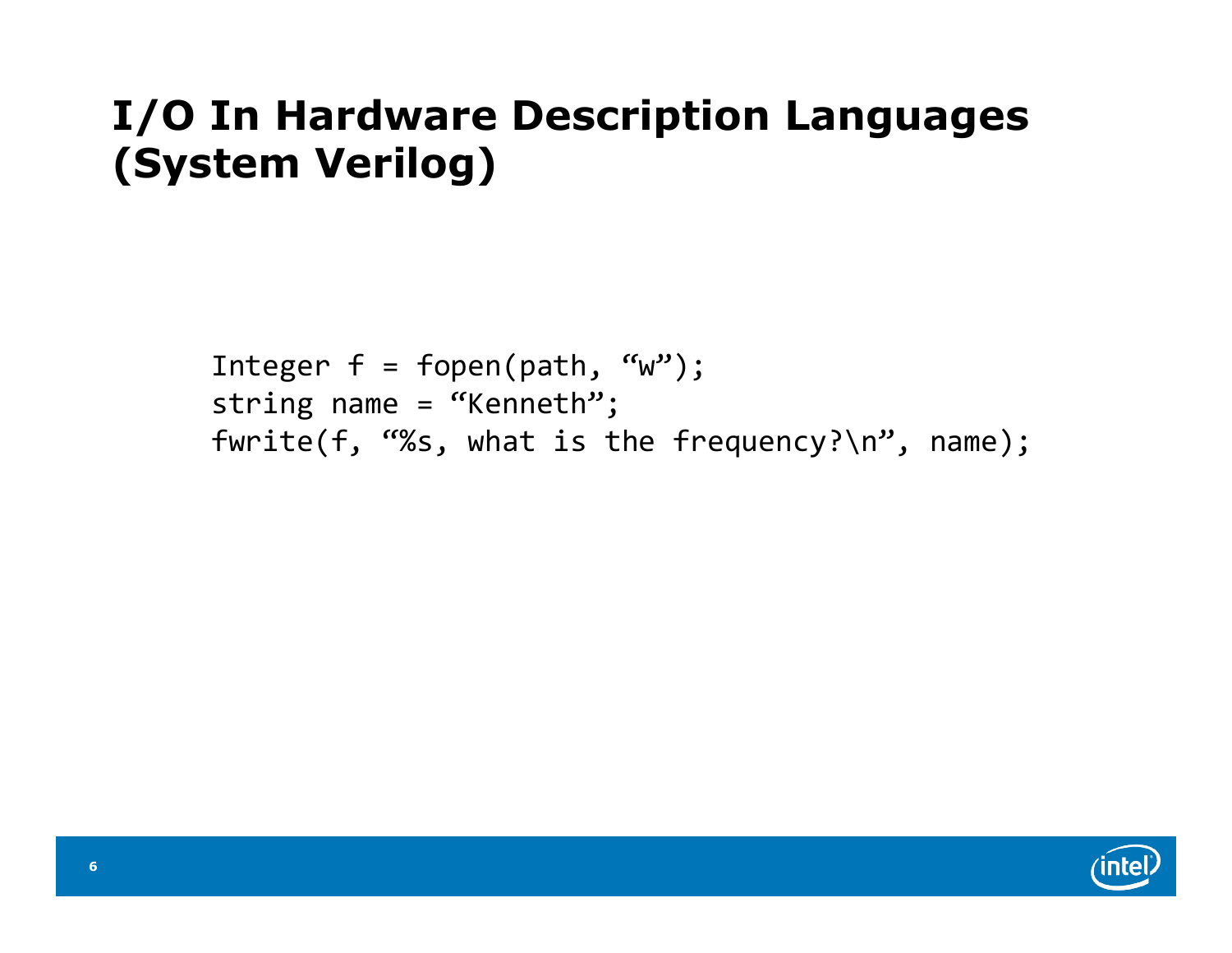# **Nothing Comes from Nothing**

FPGAs have:

- No standard physical device
- No standard device model
- No standard system interface
- No standard API

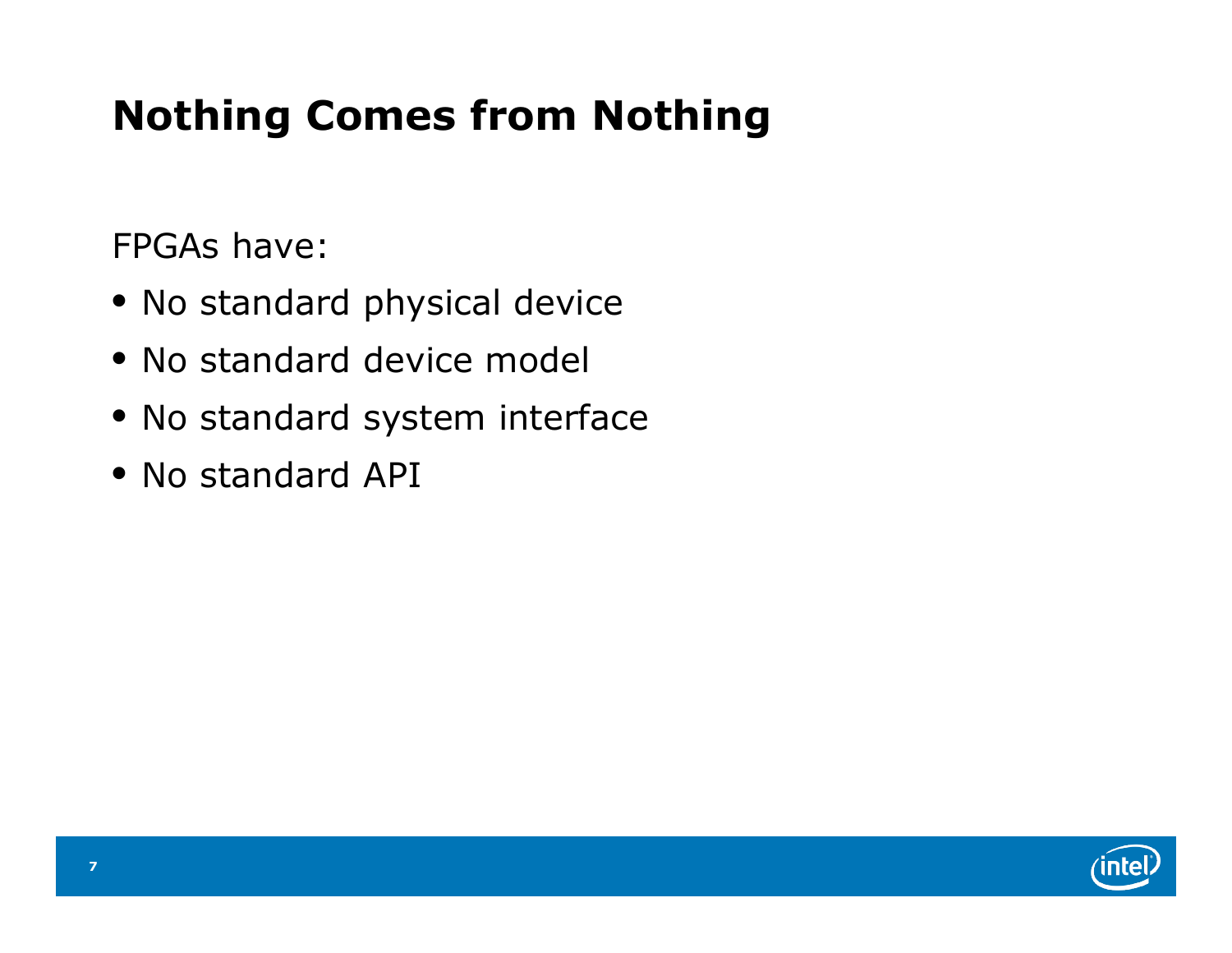### **What Makes Hardware General Purpose?**

- The software
	- Compilers and library APIs make code "universal"
	- Hardware standards (ACPI, PCIe) mostly make OS development and compiler writing easier. Little impact on user programs.
	- ISA matters if you want to avoid recompiling. ISA is part of the software API, along with standard libraries.

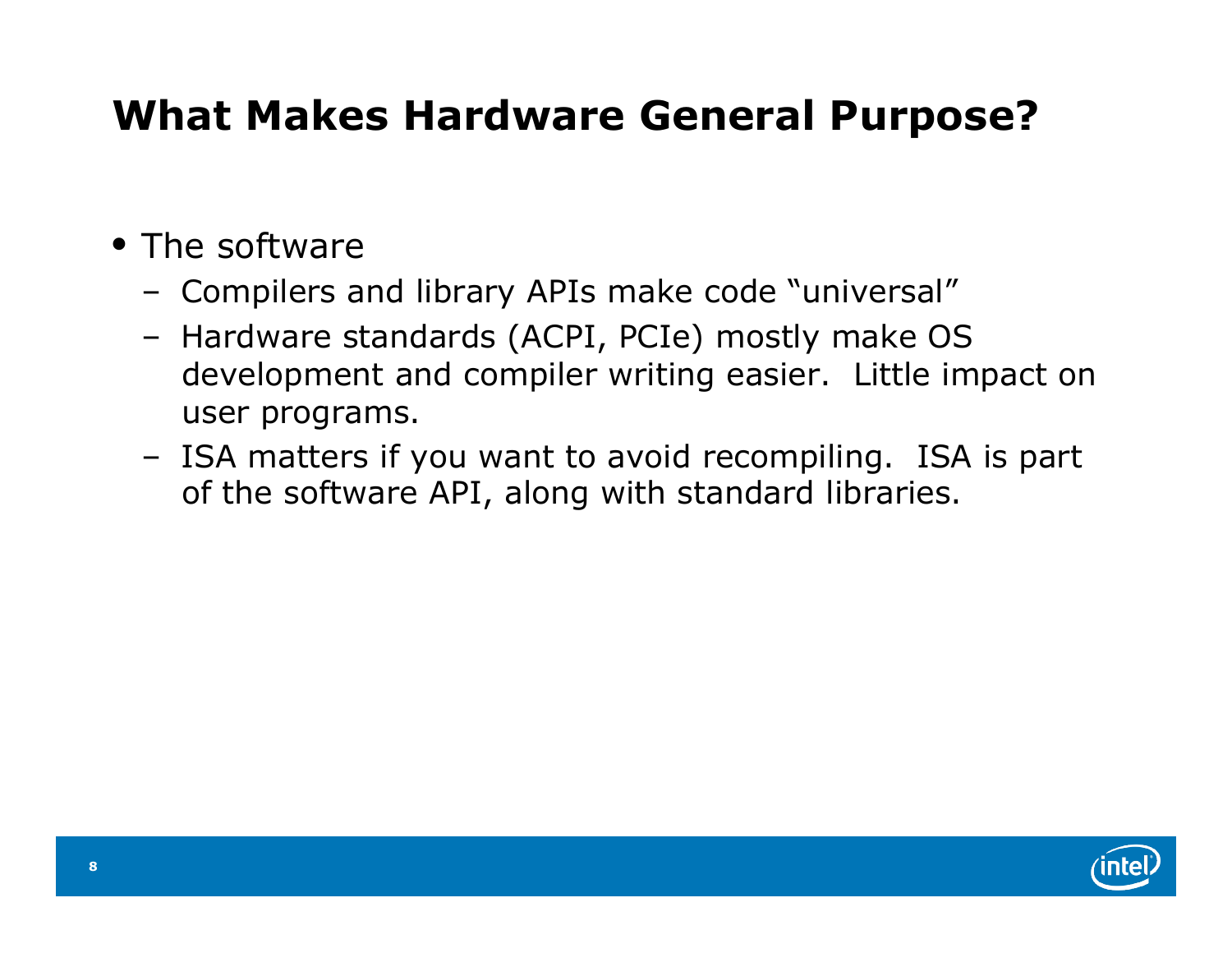### **LEAP Platform**

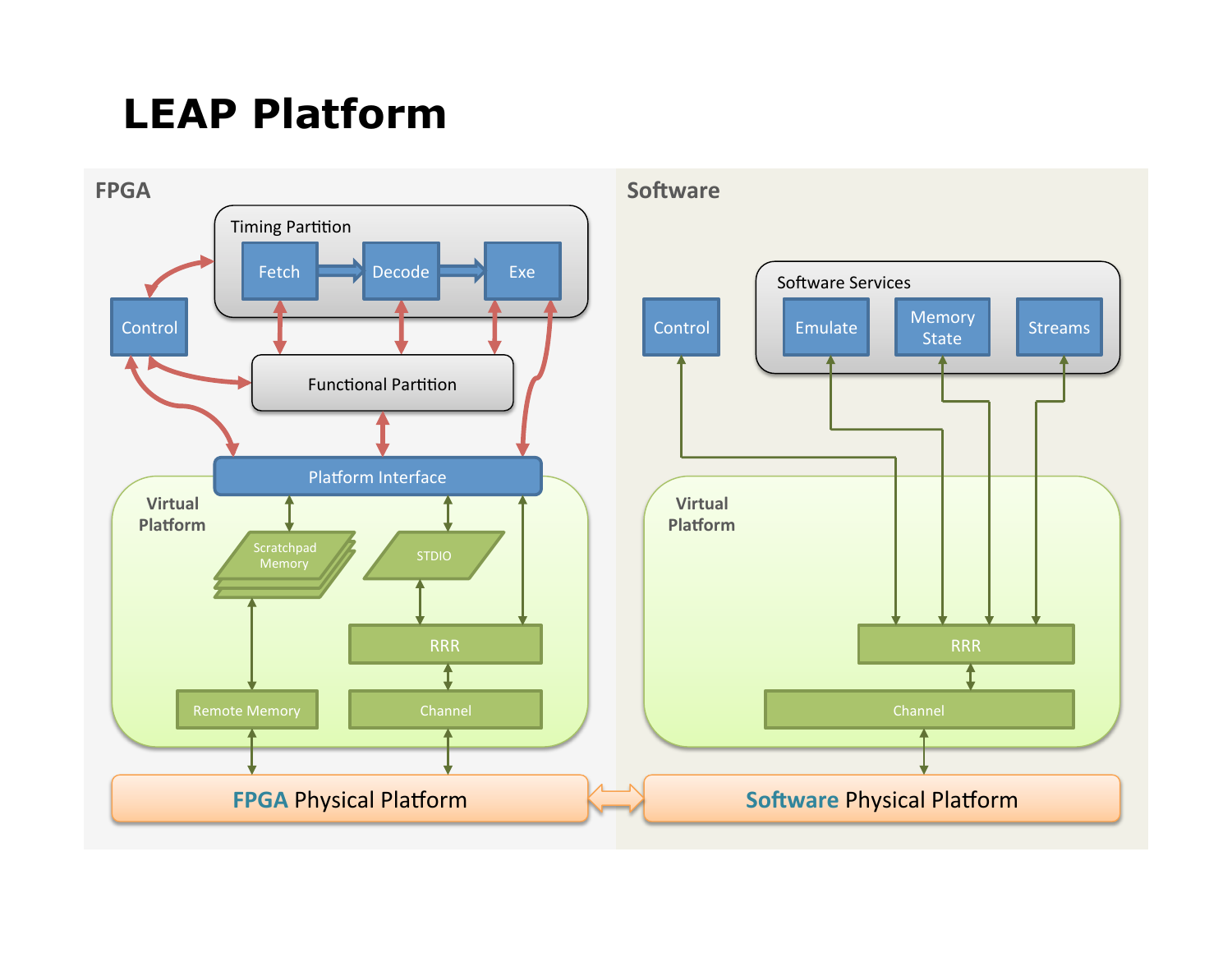### **Reducing Model Complexity: Shared Functional Model**

- Similar philosophy to GEM5 or Asim:
	- Single ISA functional model implementation
	- Functional machine state is completely managed
	- Timing models can be ISAindependent
- Each functional pipeline stage behaves like a request/response FIFO

ISPASS 2008 Paper: Quick Performance Models Quickly: Timing-Directed Simulation on FPGAs



**10**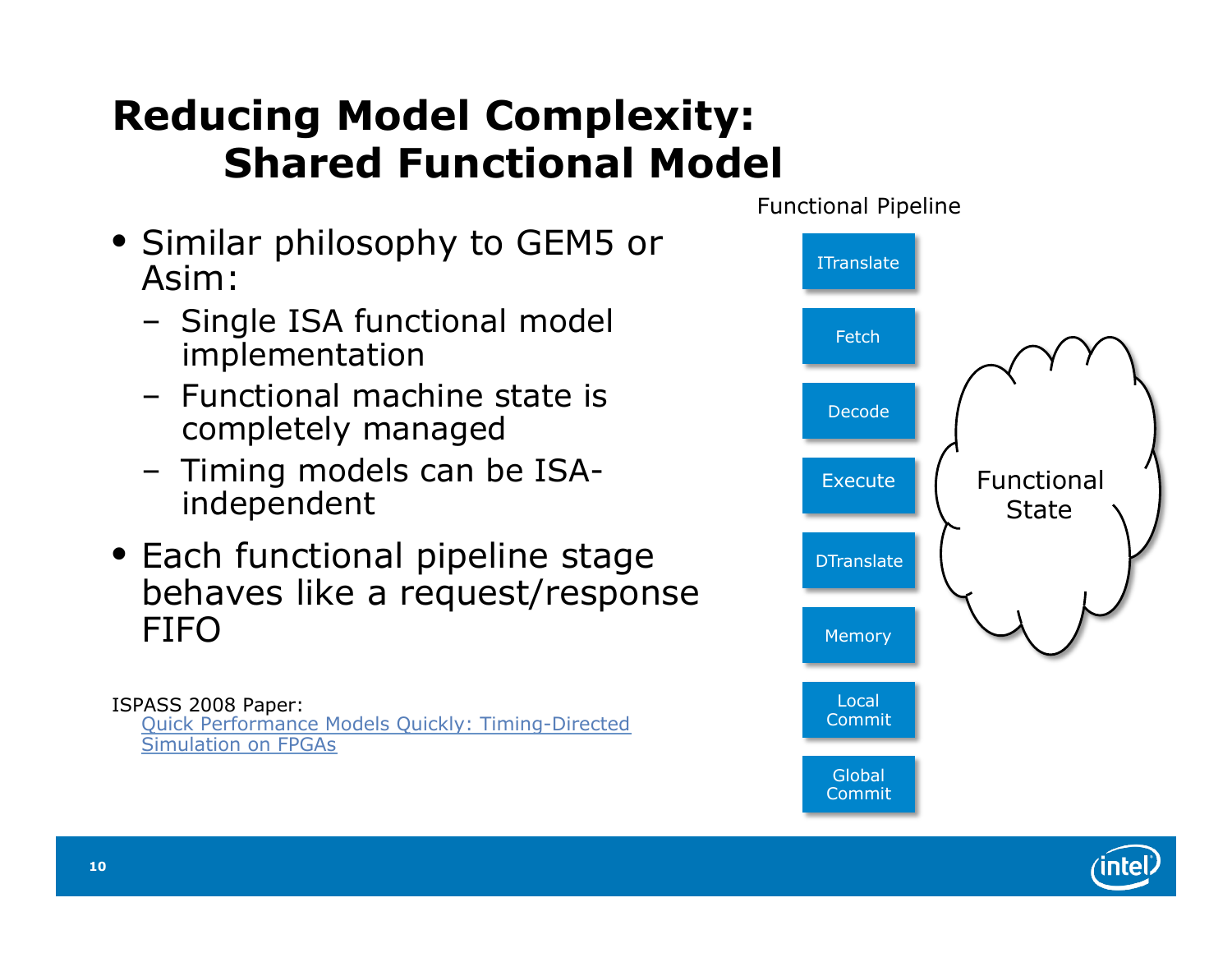# **Timing Model**

- Timing & functional models communicate state using tokens
- Minimal timing model:
	- Only state is IP
	- Drives a single token at a time



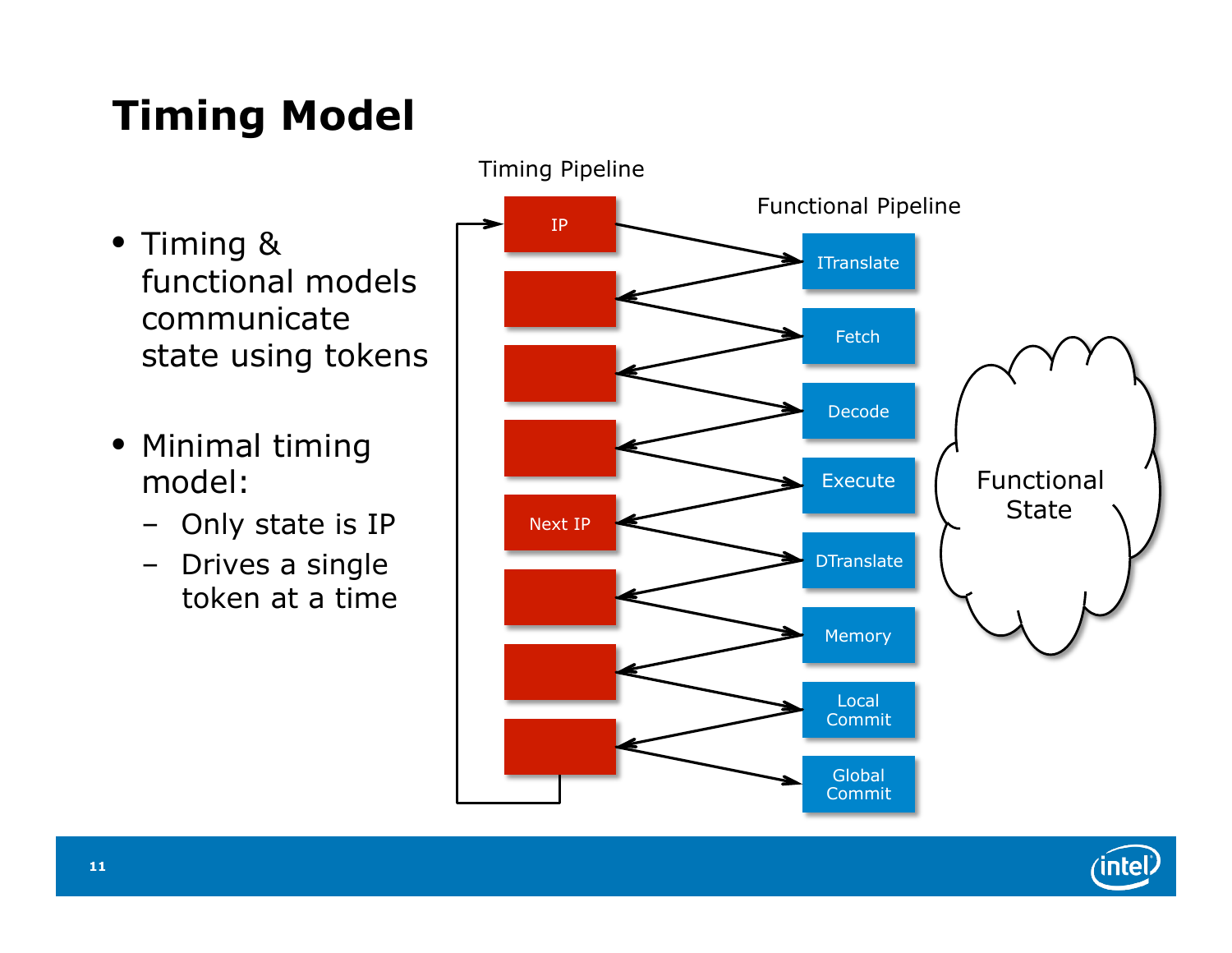### **Pipeline Parallelism**

- Model of a pipelined design naturally runs pipelined on an FPGA
- Detailed model of a pipelined design runs faster than a trivial, unpipelined model!





**intel**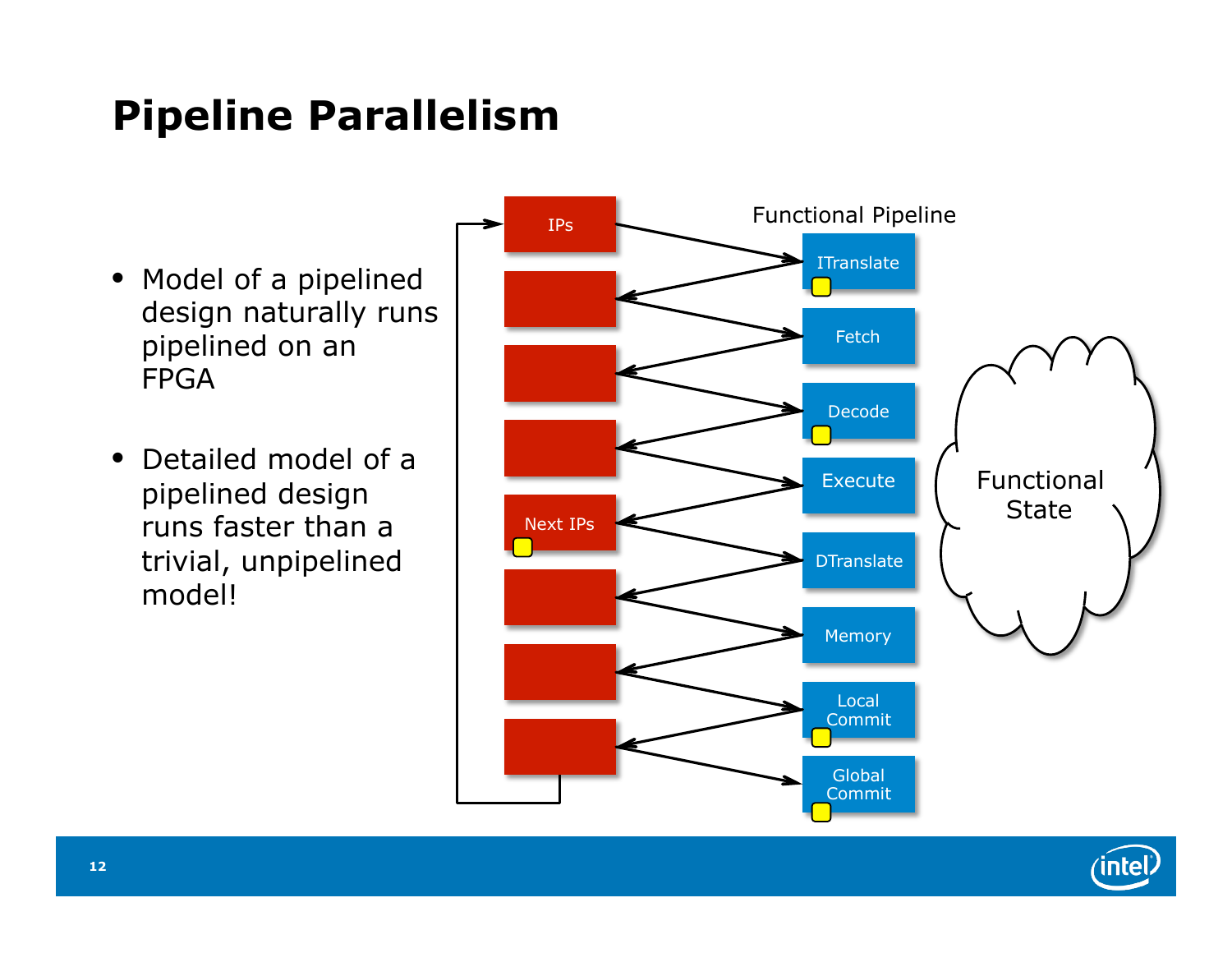#### **Managing Time: A-Ports and Soft Connections**

 $FPGA$  cycles  $!=$  simulated cycles:

- We are building a timing model, NOT a prototype
- 1:*n* cycle mapping would force us to slow the timing clock to the longest operation, even if it is infrequent
- 1:*n* would force us either to fit an entire design on the FPGA or synchronize clock domains

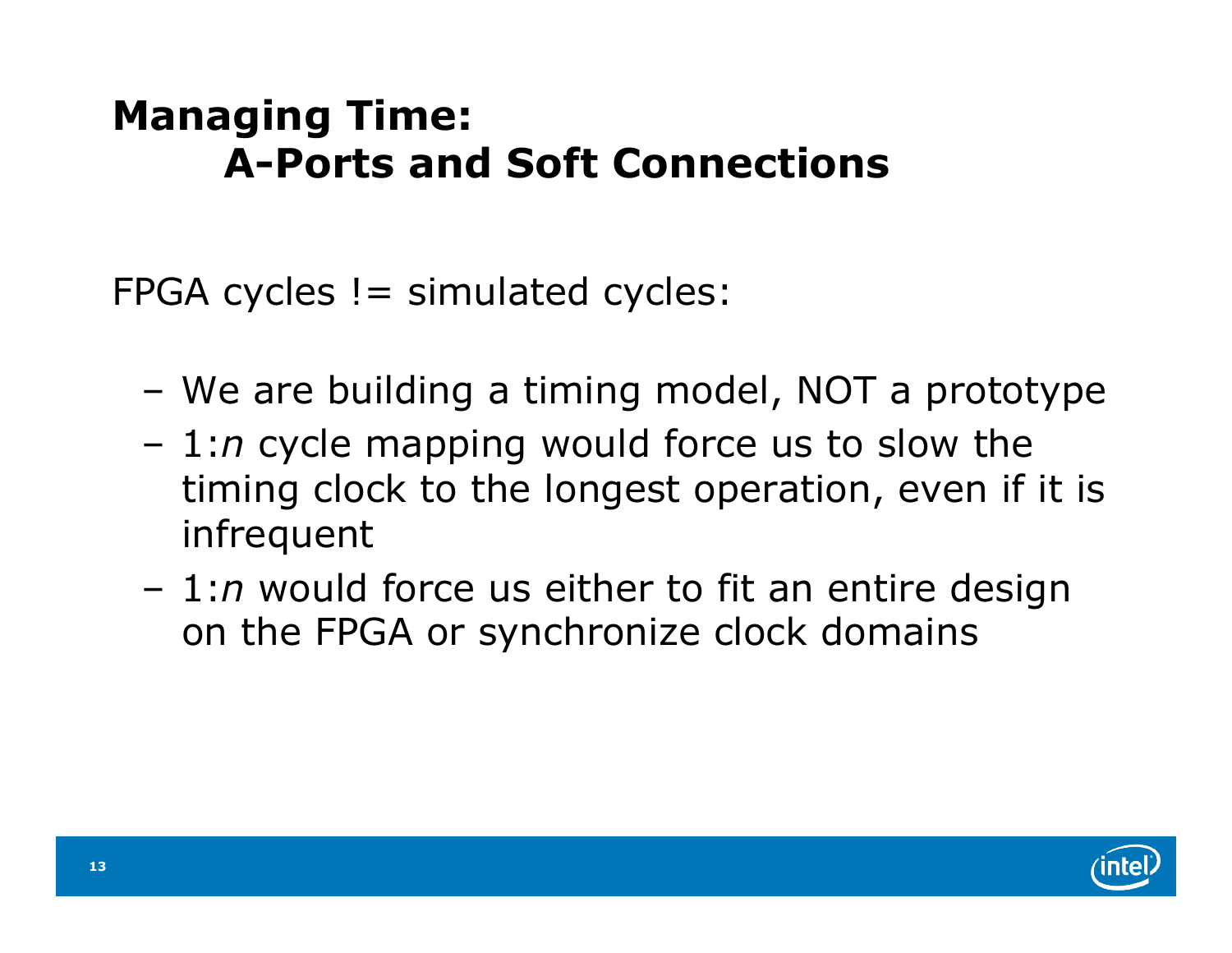# **Option #1: Global Controller [rejected]**



Central controller advances cycle when all modules are ready

- Improvement: slowest possible cycle no longer dictates throughput
- However:
	- Place & route becomes difficult
	- Long signal to global controller is on the critical path

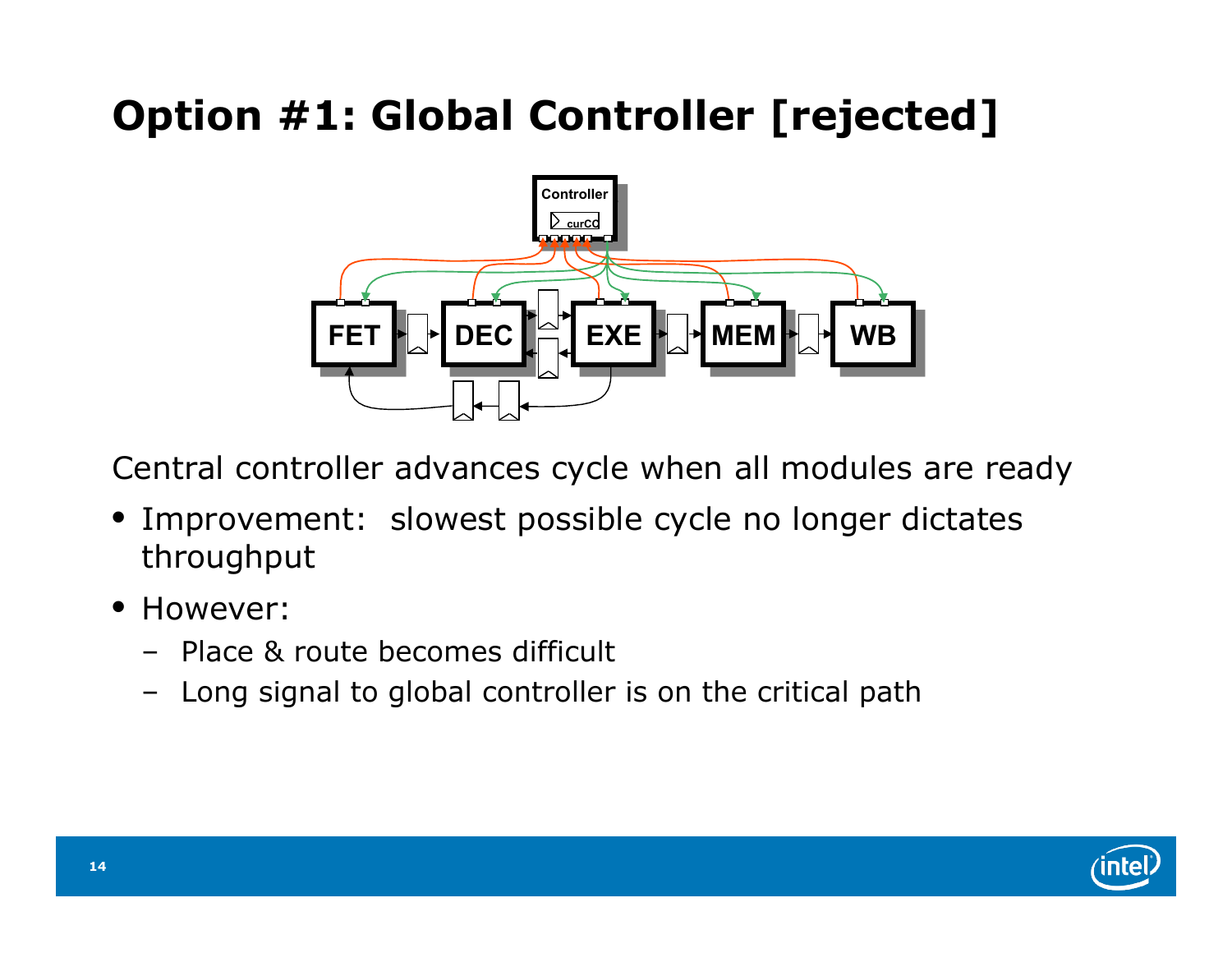# **Option #2: A-Ports**

- Extension of Asim ports
- FIFO with user-specified latency and capacity
- Manage model time by guaranteeing exactly one message per cycle through every port



- Beginning of model cycle: read all input ports
- End of model cycle: write all output ports

ISFPGA 2008 Paper:

A-Ports: An Efficient Abstraction for Cycle-Accurate Performance Models on FPGAs

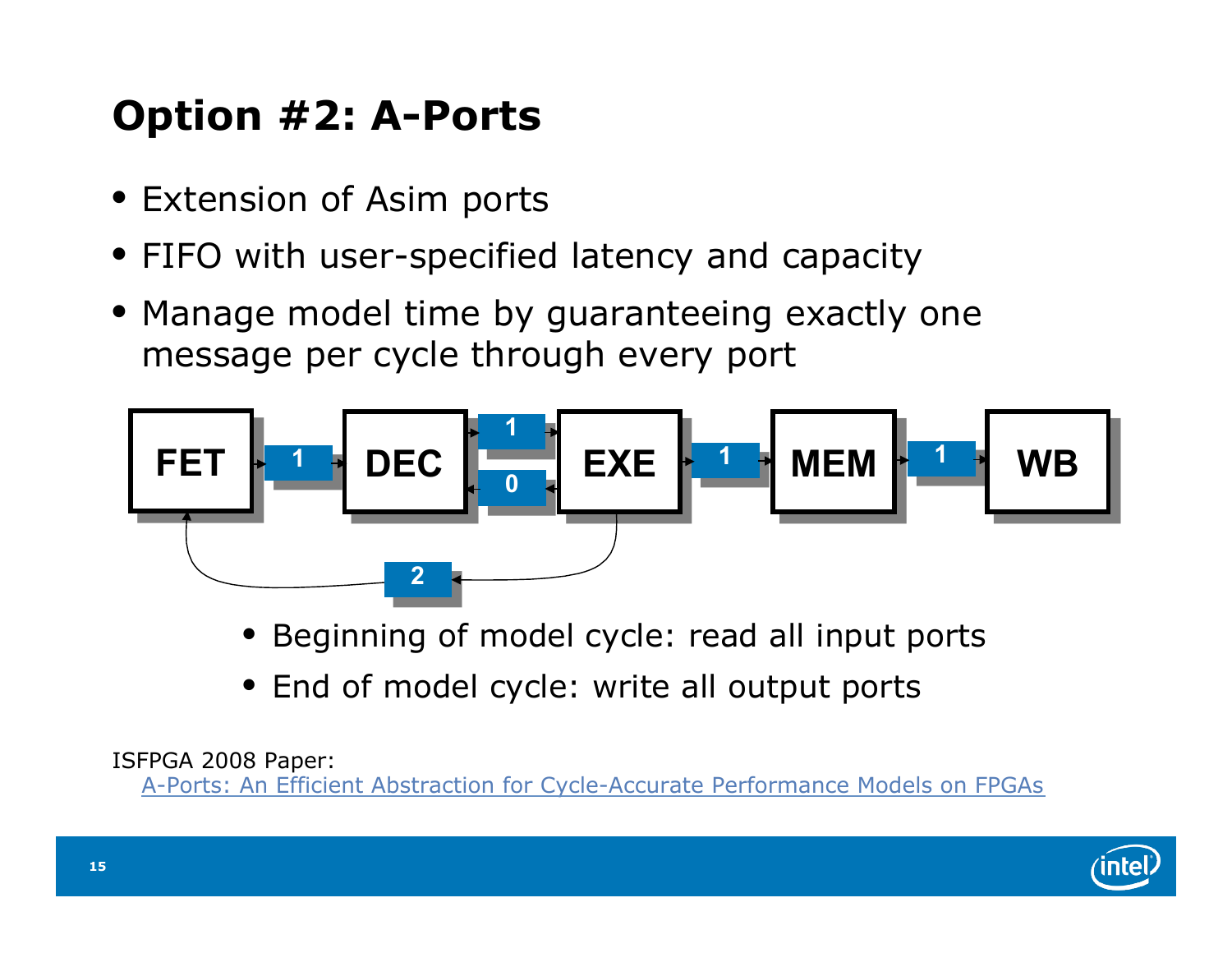#### **Hybrid Modeling: Software Instruction Emulation**



$$
\longrightarrow
$$
 Time  $\longrightarrow$